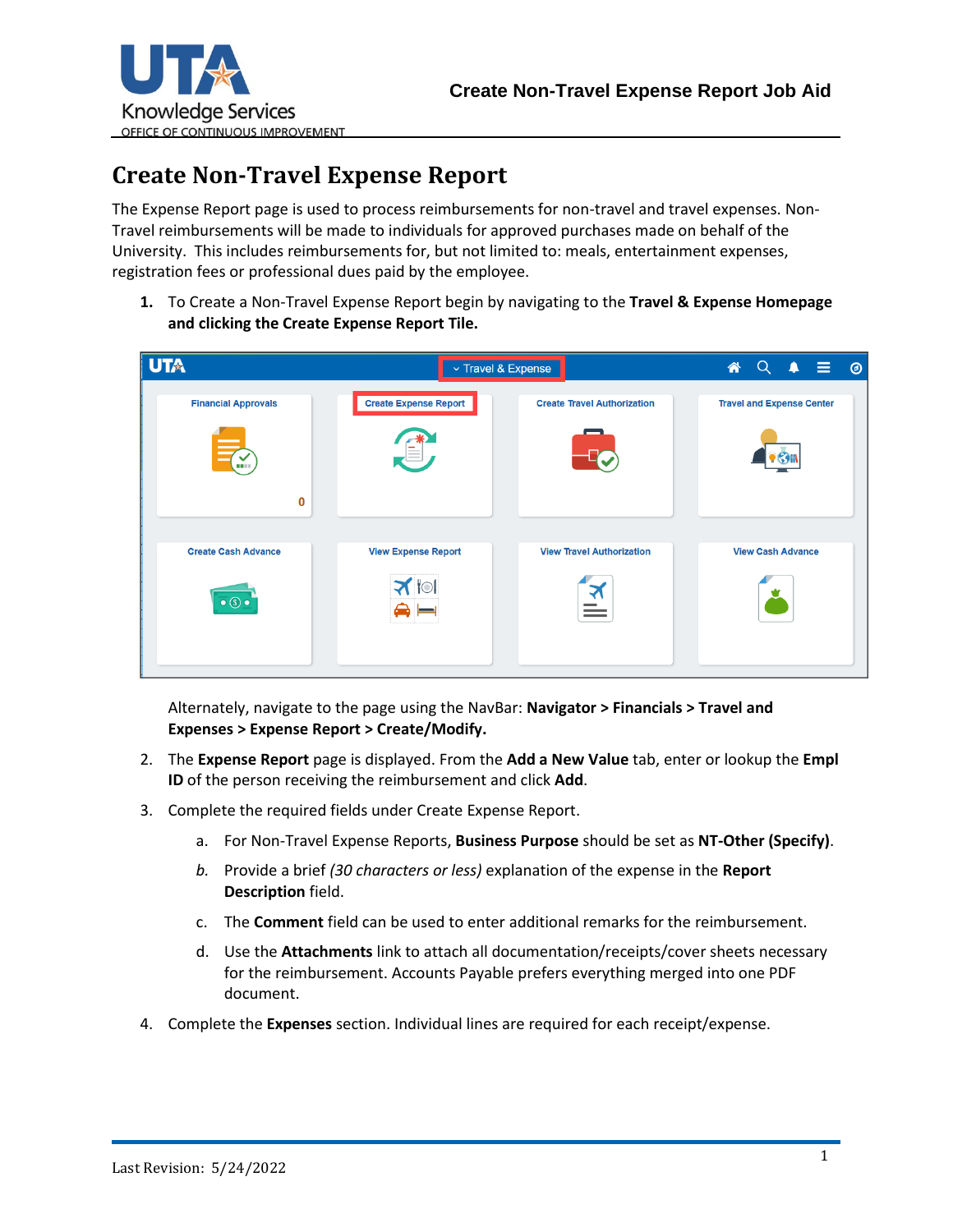

a. Enter the **Date** of the expense.

| <b>Create Expense Report</b>                                                           |                                             |                                       |                                                                  |                             | □ Save for Later   A Home   A Home |                           |                     |
|----------------------------------------------------------------------------------------|---------------------------------------------|---------------------------------------|------------------------------------------------------------------|-----------------------------|------------------------------------|---------------------------|---------------------|
| Nita Alexander (?)                                                                     |                                             |                                       | <b>Budget Information</b>                                        |                             |                                    |                           |                     |
| *Business Purpose NT-Other (Specify)<br>$\boldsymbol{\mathrm{v}}$                      | <b>Default Location</b>                     | $\overline{Q}$                        | <b>Budget Status Not Budget Checked</b><br><b>Budget Options</b> |                             |                                    | 5                         |                     |
| *Report Description Emerg. Supplies reimb - NBA                                        | Attachments                                 |                                       | <b>Actions</b>                                                   | Choose an Action            |                                    | $\boldsymbol{\mathrm{v}}$ | GO                  |
| Reference                                                                              |                                             |                                       |                                                                  |                             |                                    |                           |                     |
| 3<br>Comment Last minute office supplies needed for<br>testing purposes.               | Last Updated 04/22/2019 2:26:26PM By        |                                       |                                                                  |                             |                                    |                           |                     |
| Expenses ?<br>Add:   D, My Wallet (0)   # Quick-Fill<br>Expand All   Collapse All      |                                             |                                       |                                                                  | <b>Total</b>                | 32.57<br><b>USD</b>                |                           |                     |
| *Expense Type<br>*Date                                                                 | *Description                                |                                       | *Payment Type                                                    |                             | *Amount                            | *Currency                 |                     |
| NT-Consum Office/Cmptr Suppl<br>$\sqrt{04/17/2019}$<br>B1<br>$\boldsymbol{\mathrm{v}}$ | Office supplies<br>239 characters remaining | 回                                     | Paid By Employee                                                 | $\boldsymbol{\mathrm{v}}$   |                                    | 32.57 USD                 | $\overline{+}$<br>Q |
| *Billing Type Expense<br>$\boldsymbol{\mathrm{v}}$                                     | <b>Be Receipt Split</b>                     | Default Rate                          |                                                                  | *Exchange Rate              |                                    | 1.000000000 つ 鷗           |                     |
|                                                                                        |                                             | Non-Reimbursable<br>$\Box$ No Receipt |                                                                  | <b>Base Currency Amount</b> |                                    | 32.57 USD                 |                     |
| 4<br><b>Accounting Details 2</b><br>ब<br><b>SpeedChart</b>                             |                                             |                                       |                                                                  |                             |                                    |                           |                     |
| Expand All   Collapse All                                                              |                                             |                                       |                                                                  | <b>Total</b>                | <b>USD</b><br>32.57                |                           |                     |

- b. Enter the appropriate **Expense Type** for each line to be reimbursed:
	- i. For a Non-Travel Expense Report, all Expense Types should begin with **NT**
- c. The **Description** field is used to provide additional comments about the expense.
- d. Select the **Payment Type** (e.g. Paid by Employee).
- e. Enter in the exact **Amount** to be reimbursed.
- f. Depending on the **Expense Type** selected, fill out all other required fields marked with an asterisk \*.
- g. Click the **Accounting Detail** drop-arrow to view or modify the chartfield values for the expense line. Note, a default chartfield string will automatically populate on the TA based on the Travel Profile.
- $\blacksquare$ h. Use the **+** and **–** links to the right of the line to add additional lines as needed.
- 5. Once all required fields are completed:
	- a. Click the **Budget Options** link.
		- i. Click the **Budget Check** button.
		- ii. If budget checking is successful, you will see the status change from "Not Budget Checked" to "Valid". Click **OK** to return to the main page of the ER.

| <b>Commitment Control Details</b>                 |                      |
|---------------------------------------------------|----------------------|
| Source Transaction Type Expense Sheet             |                      |
| Budget Checking Header Status Valid               |                      |
| <b>Commitment Control Amount Type Encumbrance</b> |                      |
| Commitment Control Tran ID 0005091995             |                      |
| Commitment Control Tran Date 04/11/2019           |                      |
|                                                   | Override Transaction |
| O<br><b>Budget Check</b>                          |                      |
| Go to Transaction Exceptions                      | Go To Activity Log   |